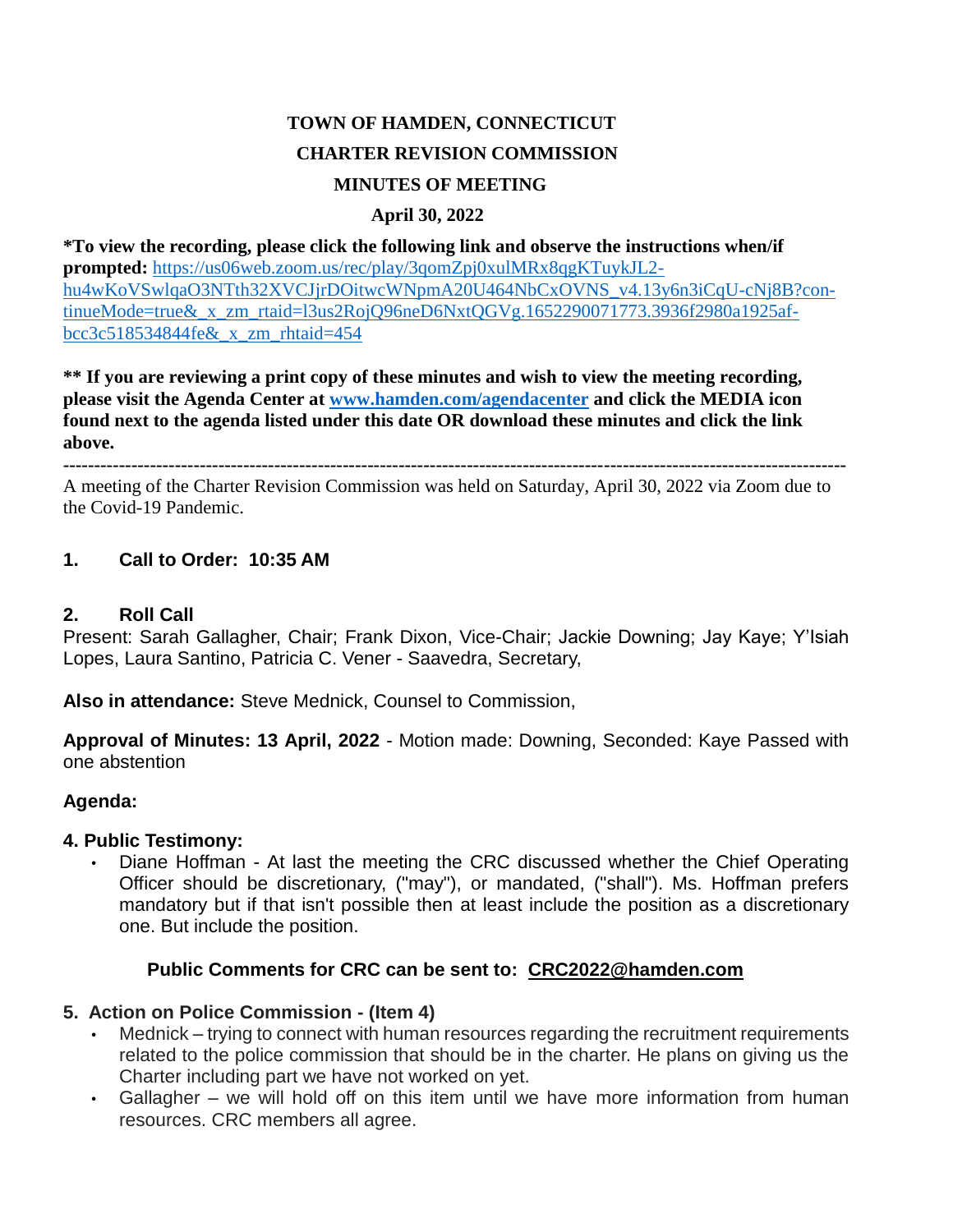## 6. **Chief Operating Officer (Item 5)**

- Mednick We passed Lopes amendment to not include other "may" or "shall" but rather another wording. (Subsection A)
- Gallagher explains that the Lopes amendment to Gallagher's motion passed however the motion itself failed.
- Downing moves to amend the COO to new wording that she and Kaye worked on; Kaye seconds
	- The new wording is shared on screen. It streamlines the wording, leaves conflict of interest statements, and the word "shall," (making this a mandatory position).
	- Santino clarification between a COO and CoS.
	- Gallagher CoS is a mayoral appointee as an aide to Mayor, COO is a professional administrator, also appointed by the Mayor but would have professional requirements attached to it.
	- Downing the Mayor gets funding to staff their office however they like incl CoS or admin asst, and whatever else they feel is necessary, but the COO is not required as part of that.
	- Mednick If this is a discretionary the LC could make it mandatory. If it's mandatory LC may have to add a line budget
	- Lopes if this does pass what are the hiring procedures. This could be overwhelming for the Personnel office to manage. How soon would this position need to be filled? How long do they have to find someone - it could be very difficult.
	- Mednick like any other position, they all require significant background work. But a lot of towns have this position filled (often called Town Administrator). If we adopt mandatory basis we need to determine when it starts, so as not to overwhelm present or admin and staff (HR).
	- Santino Re: interviewing process if this is mandatory it will take more than a month to initiate. With the way public comment seems to indicate - it makes it more valuable to have someone with knowledge of town management. Is there a term limit?
	- Downing it is a co-terminus with mayor, it is an appointment by the mayor.
	- Mednick offers an historical context when we discussed this last year the debate centered on if this should be term based independent of mayor. The last CRC decided it should be co-terminus.
	- Vener-Saavedra with the 4 yr mayoral term we passed previously, we can make this begin with next election.
	- Downing public wants more professionalism in the government/mayor's office. We want to make sure mayor has all the professional expertise possible. "I do not think it will be as hard to fill this position as some may think it will be." A Mayor will be able to find someone to fill this position fairly easily.
	- Santino language we are discussing, are we trying to make this discretionary?
	- Gallagher The language as currently written would make it mandatory not discretionary.
	- Santino Do we have to decide where the funding comes from?
	- Gallagher If the position is mandatory, there will need to be a line for it in the budget.
	- Kaye Can we see the language again so we can all review it again?
	- Lopes Still having issues with "shall". The mayor should have flexibility on how to staff their office. If they are forced to have a position they do not want, it calls to question, will they use it properly? If the position is discretionary and they don't use the position and they screw up, the voters can vote them out.